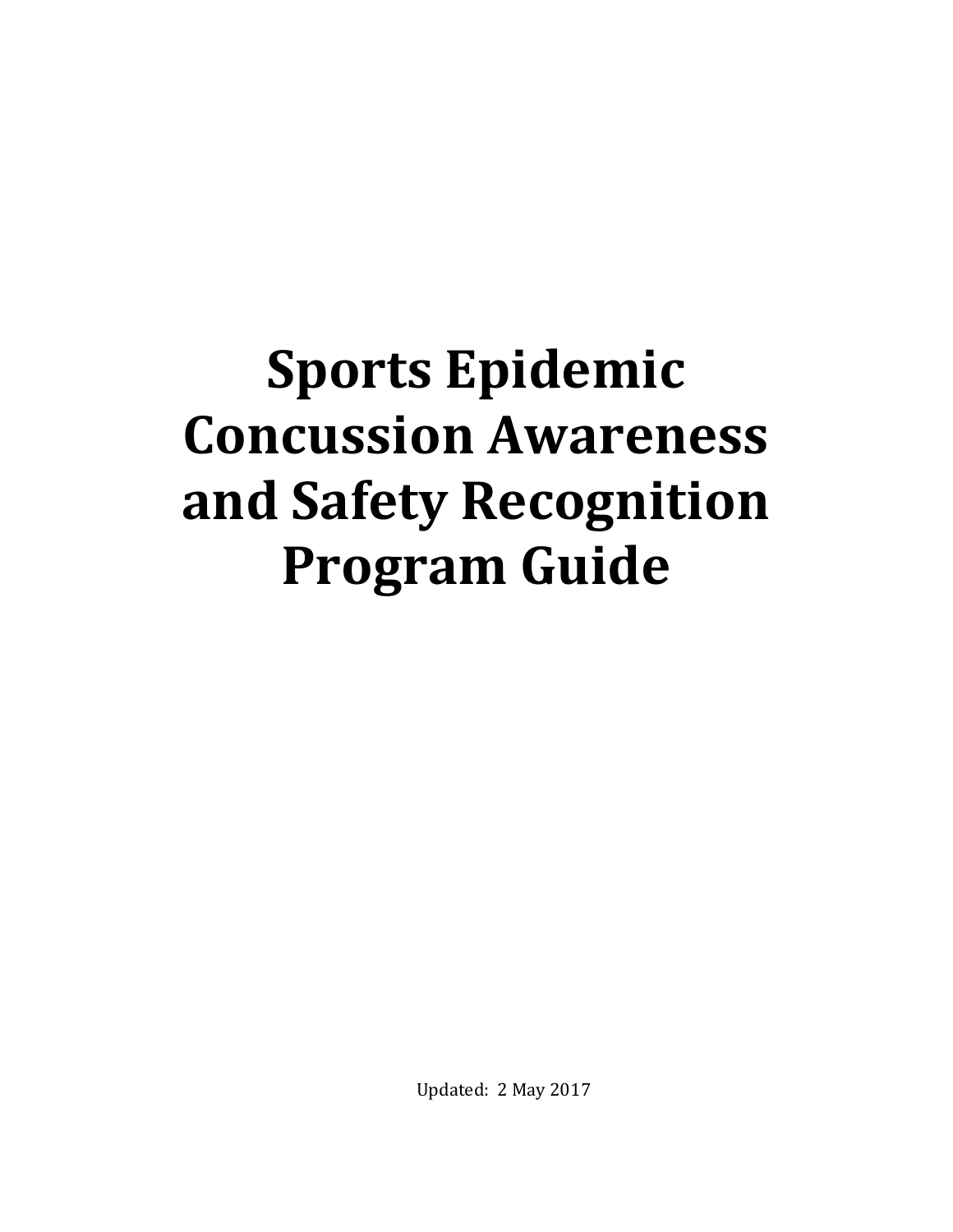## **Sports Epidemic Concussion Awareness and Safety Recognition Program**

**The Sports Epidemic Concussion Awareness and Safety Recognition Program** is a formal education and training program designed to address concussion awareness and participant safety. Material in this program guide covers the following:

A. Understanding a concussion and the potential consequences of this injury

- B. Recognizing concussion signs and symptoms and how to respond
- C. Learning about steps for returning to activity after a concussion
- D. Focusing on prevention and preparedness to help keep participants safe

**Sports Epidemic** will maintain an adequate system to regularly:

a. promote a "concussion awareness and safety recognition program including but not limited to the Online Concussion Course offered by the Centers of Disease Control and Prevention (CDC). To access the Online Concussion course go to https://www.cdc.gov/headsup/youthsports/training/index.html. All Sports Epidemic coaches, instructors, and officials will be required to take the online CDC course. 

b. Communicate in writing (including by electronic means) its "concussion awareness and safety recognition program" to all "participants" in Sports Epidemic sports or activities, as well as parents and coaches. It includes information regarding the nature of risk of concussions, including but not limited to how to recognize concussion symptoms (see remainder of this document). In addition, Sports Epidemic will provide CDC concussion factsheets to participants, parents, coaches, officials and volunteers. 

• Participants are defined as "any individual practicing or participating in any Sports Epidemic sport or activity".

**Important:** Insured injury management standards mandate that "participants" who are suspected of suffering a concussion be removed from the game and must provide a written clearance from a licensed physician before being allow to return to play.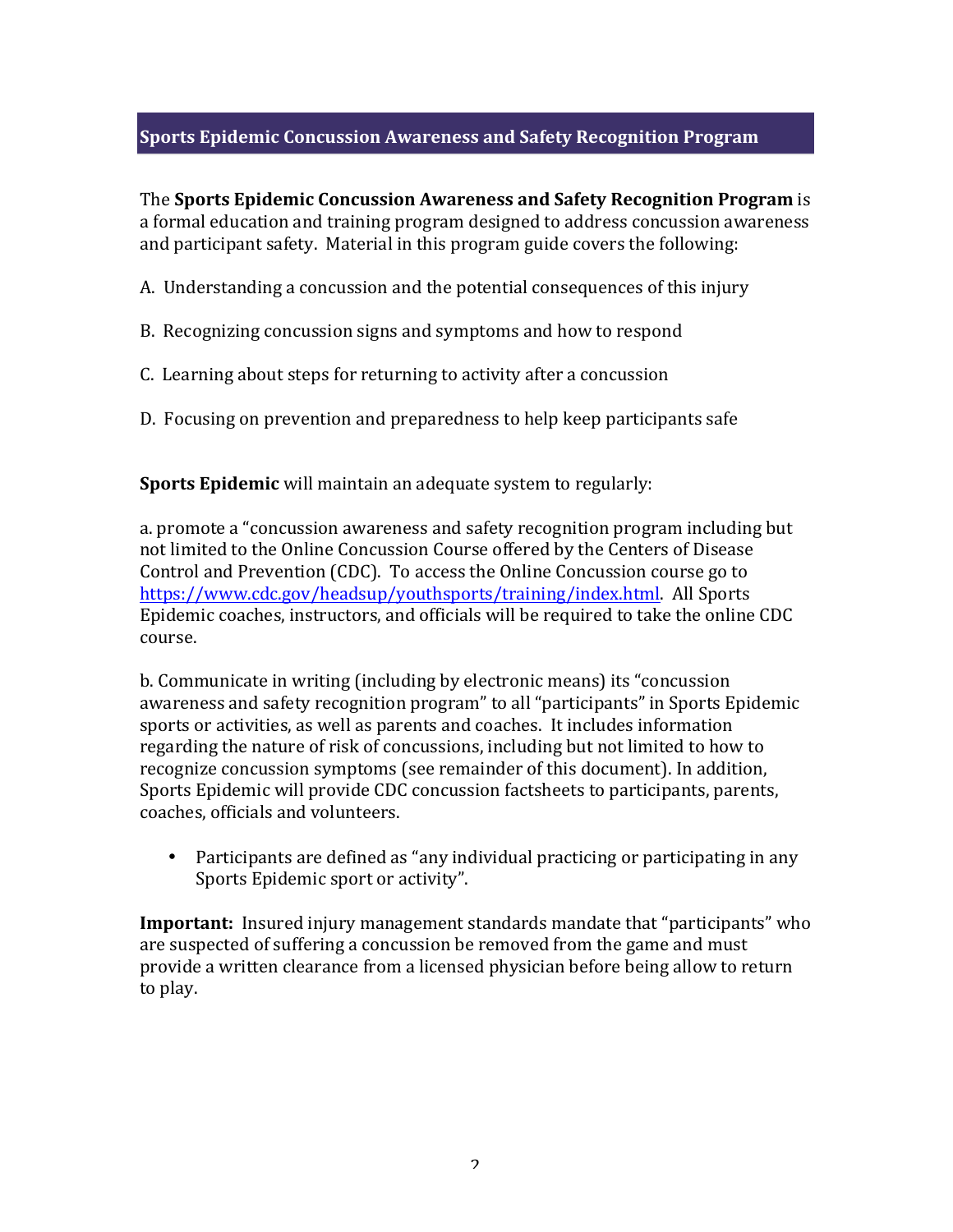#### **Part A-** What is a concussion and what are its consequences

#### **What…**

- A concussion is a type of traumatic brain injury (or TBI) that changes the way the brain normally works.
- A concussion is caused by a bump, blow, or jolt to the head.
- Concussions can also occur from a blow to the body that causes the head and brain to move rapidly back and forth.
- Even what seems to be a mild bump to the head can be serious.
- Concussions can happen even if you haven't been knocked out. They can be serious even if you've just been "dinged" or "had your bell rung".
- Concussions can have a more serious effect on a young, developing brain and need to be addressed correctly.

#### **Consequences…**

- Concussions can create chemical changes in the brain and sometimes stretch and damage brain cells.
- All concussions are serious. Medical providers may describe a concussion as a "mild" brain injury because concussions are usually not life-threatening. Even so, the effects of a concussion can be serious.
- A concussion can affect your ability to do schoolwork and other activities (such as playing video games, working on a computer, studying, driving, or exercising). Most people with a concussion get better, but it is important to give your brain time to heal.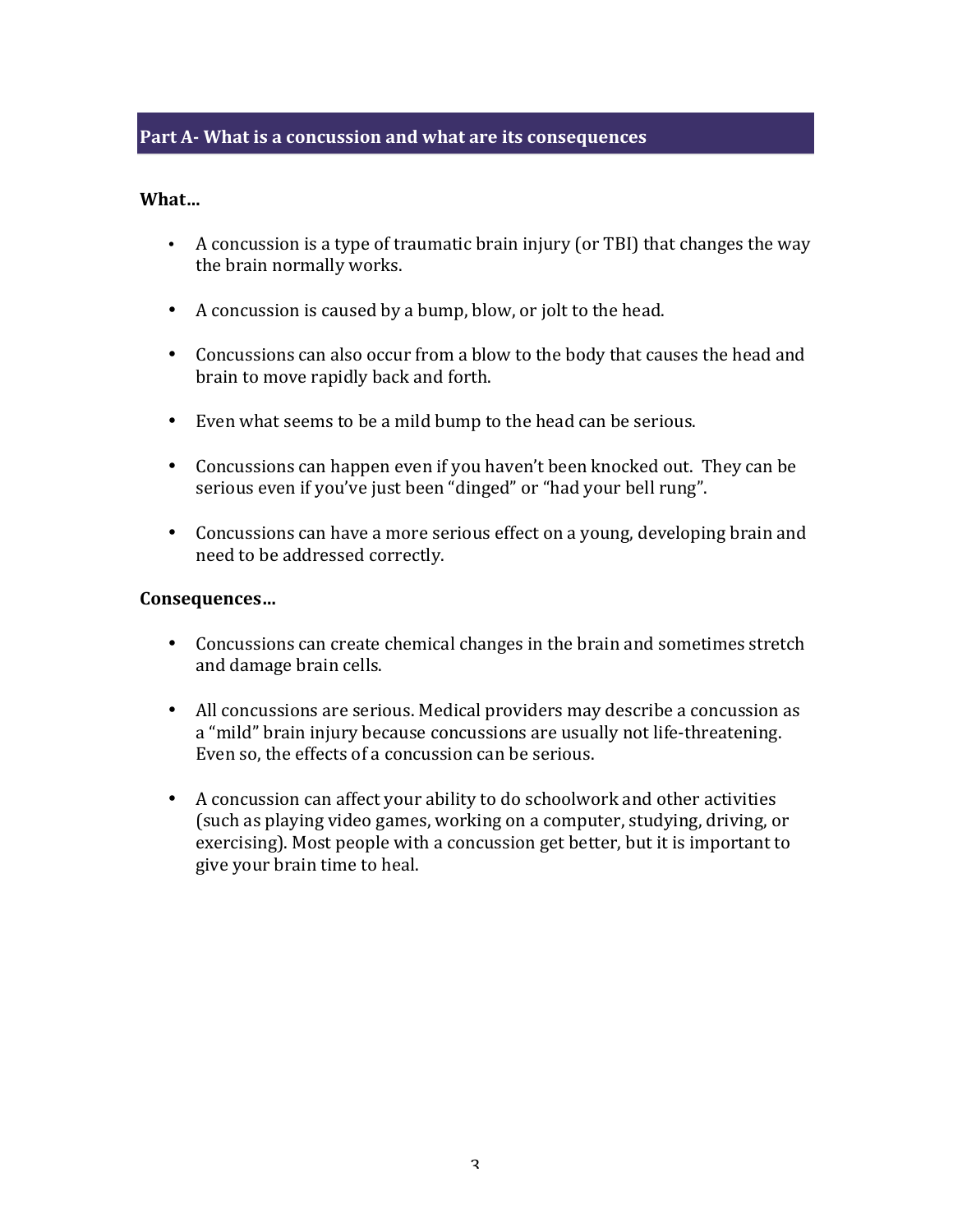#### **Part B- Recognize concussion signs and symptoms and how to respond**

Signs and symptoms generally show up soon after the injury. However, you may not know how serious the injury is at first and some symptoms may not show up for hours or days. For example, in the first few minutes your child or teen might be a little confused or a bit dazed, but an hour later your child might not be able to remember how he or she got hurt. You should continue to check for signs of concussion right after the injury and a few days after the injury. If your child or teen's concussion signs or symptoms get worse, you should take him or her to a emergency facility right away.

## *Recognition*

You can't see a concussion, but you might notice one or more of the symptoms listed below or that you "don't feel right" soon after, a few days after or even weeks after the injury:

- Headache or "pressure" in head
- Nausea or vomiting
- Balance problems or dizziness
- Double or blurry vision
- Bothered by light or noise
- Feeling sluggish, hazy, foggy or groggy
- Difficulty paying attention
- Memory problems
- Confusion

#### **Signs observed by parents or guardians**

- Appears dazed or stunned
- Is confused about events
- Answers questions slowly
- Repeats questions
- Can't recall events *prior* to the hit, bump, or fall
- Can't recall events *after* the hit, bump, or fall
- Loses consciousness (even briefly)
- Shows behavior or personality changes
- Forgets class schedule or assignment

#### Symptoms reported by your child or teen:

Thinking/Remembering:

- Difficulty thinking clearly
- Difficulty concentrating or remembering
- Feeling more slowed down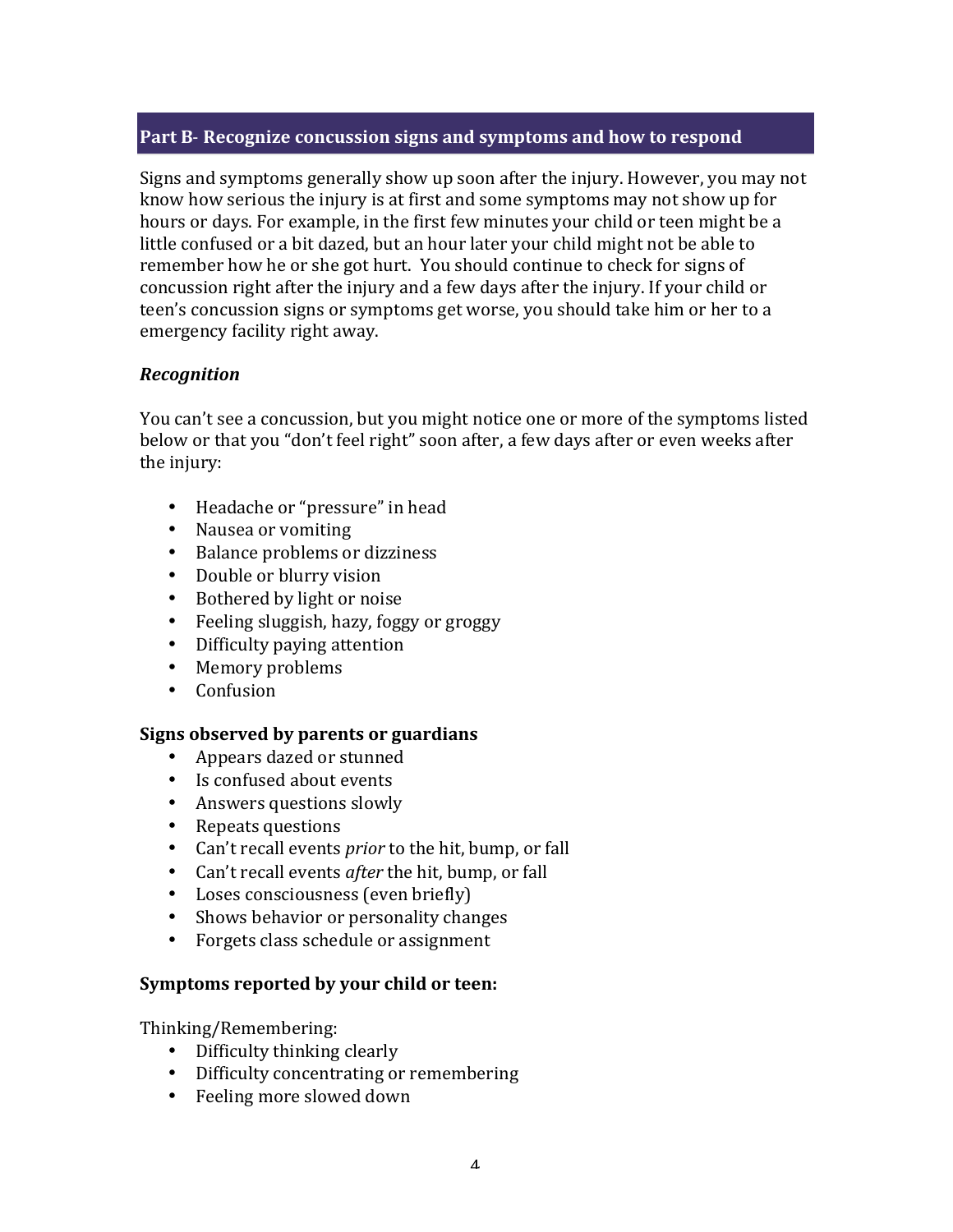• Feeling sluggish, hazy, foggy, or groggy Physical: 

- Headache or "pressure" in head
- Nausea or vomiting
- Balance problems or dizziness
- Fatigue or feeling tired
- Blurry or double vision
- Sensitivity to light or noise
- Numbness or tingling
- Does not "feel right"

Emotional:

- Irritable
- Sad
- More emotional than usual
- Nervous Sleep\*
- Drowsy
- Sleeps *less* than usual
- Sleeps *more* than usual
- $\bullet$  Has trouble falling asleep

*\*Only ask about sleep symptoms if the injury occurred on a prior day.*

**Danger Signs**- Be alert for symptoms that worsen over time. Your child or teen should be seen in an emergency facility right away if he or she has:

- One pupil (the black part in the middle of the eye) larger than the other
- Drowsiness or cannot be awakened
- A headache that gets worse and does not go away
- Weakness, numbness, or decreased coordination
- Repeated vomiting or nausea
- Slurred speech
- Convulsions or seizures
- Difficulty recognizing people or places
- Increasing confusion, restlessness, or agitation
- Unusual behavior
- Loss of consciousness (even a brief loss of consciousness should be taken seriously)

**Important**: Children and teens with a concussion should NEVER return to sports or recreation activities on the same day the injury occurred. They should delay returning to their activities until a health care professional experienced in evaluating for concussion says they are symptom-free and it's OK to return to play. This means, until permitted, not returning to: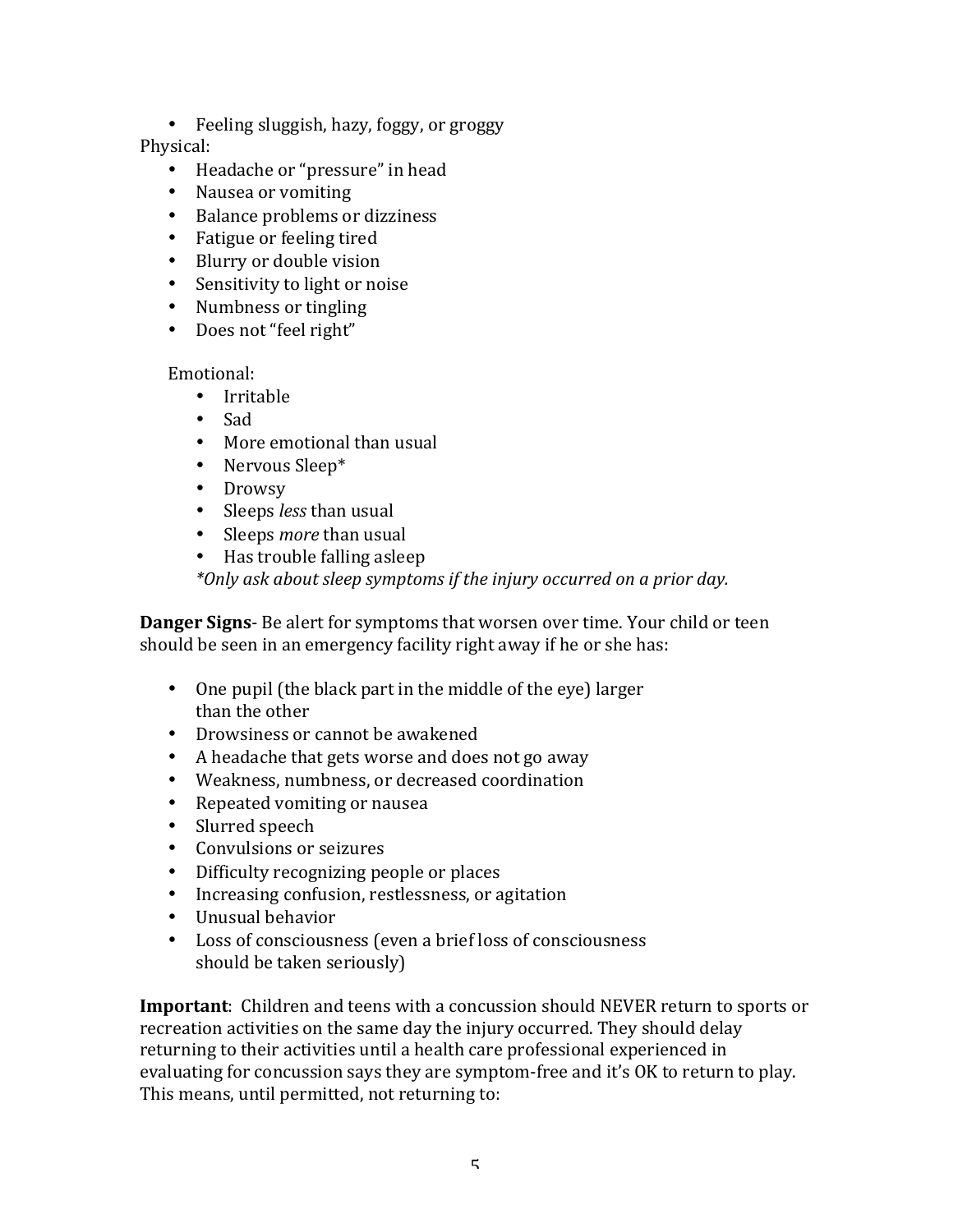- Physical Education (PE) class
- Sports practices or games
- Physical activity at recess

#### *How to respond- Participants*

1. **Tell your coaches and your parents**. Never ignore a bump or blow to the head even if you feel fine. Also, tell your coach right away if you think you have a concussion or if one of your teammates might have a concussion.

**2.** Get a medical check-up. A doctor or other health care professional can tell if you have a concussion and when it is OK to return to play.

**3. Give yourself time to get better.** If you have a concussion, your brain needs time to heal. While your brain is still healing, you are much more likely to have another concussion. Repeat concussions can increase the time it takes for you to recover and may cause more damage to your brain. It is important to rest and not return to play until you get the OK from your health care professional that you are symptom-free.

#### *How to Respond- Parents*

**1. Seek medical attention right away.** A health care professional experienced in evaluating for concussion can determine how serious the concussion is and when it is safe for your child or teen to return to normal activities, including physical activity and school (concentration and learning activities).

**2. Help them take time to get better.** If your child or teen has a concussion, her or his brain needs time to heal. Your child or teen may need to limit activities while he/she is recovering form a concussion. Exercising or activities that involve a lot of concentration, such as studying, working on the computer or playing video games may cause concussion symptoms (such as headache or tiredness) to reappear or get worse. After a concussion, physical and cognitive activities such as concentration and learning should be carefully managed and monitored by a health care official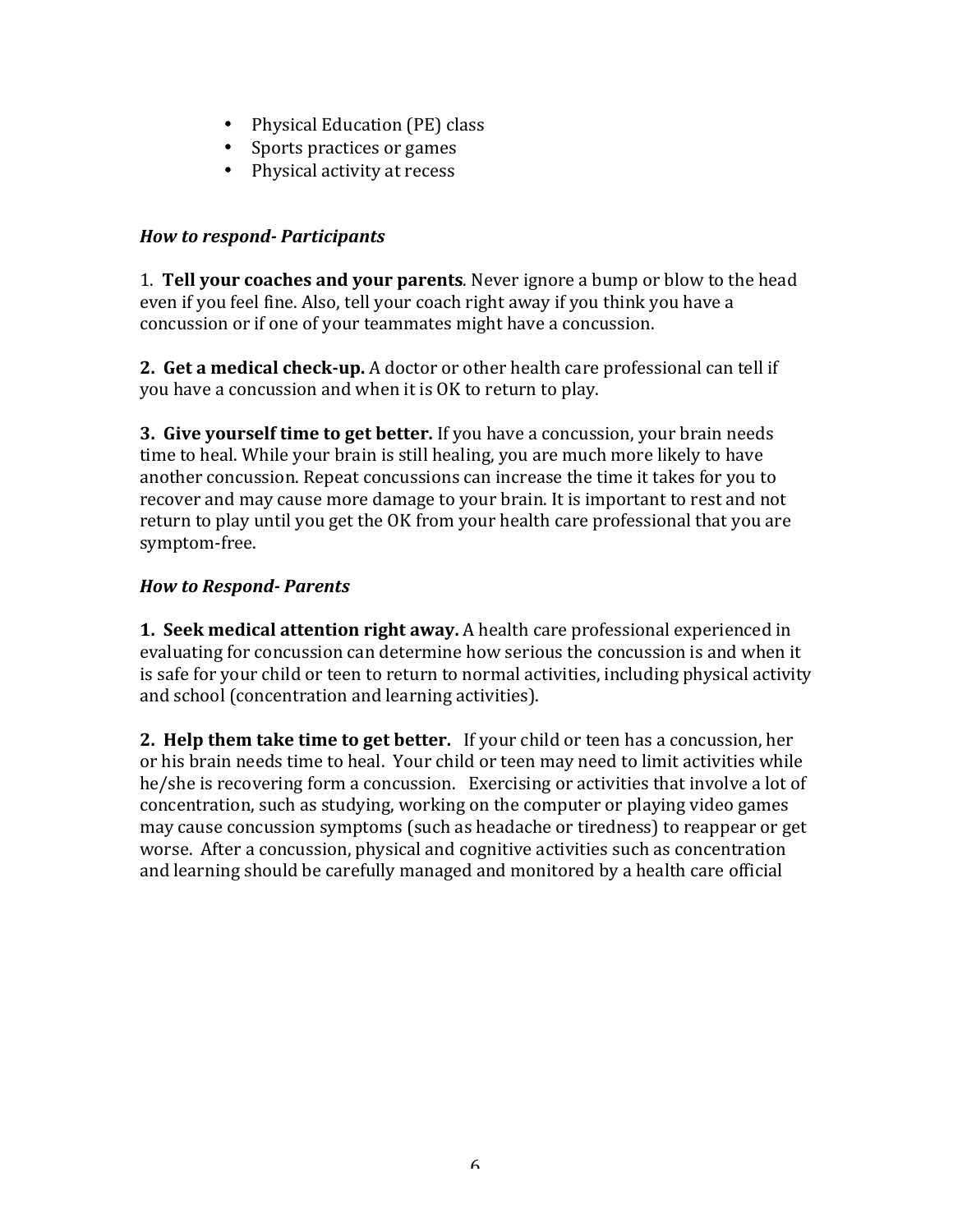#### **Part C- Steps for returning to activity after a concussion**

- Help your child or teen get needed support when returning to school or sports activity after a concussion.
- Talk with your child's your child's teachers, school nurse, speech-language pathologist, counselors, youth leaders or coach about your child's concussion and symptoms. Your child may feel frustrated, sad, and even angry because they cannot return to recreation and sports right away, or cannot keep up with schoolwork. Your child may also feel isolated from peers and social networks.
- Talk often with your child about these issues and offer your support and encouragement. As your child's symptoms decrease, the extra help or support can be removed gradually.
- Children and teens who return to school and sports activities after a concussion may need to:
	- $\circ$  Take rest breaks as needed
	- $\circ$  Spend less time participating at school and sports activities
	- $\circ$  Be given more time to take tests or complete assignments
	- $\circ$  Receive help with schoolwork, and/or
	- $\circ$  Reduce time spent reading, writing, or on the computer.

#### **5 Step Return to Play Progression**

It is important for an participant's parent(s) and coach(es) to watch for concussion symptoms after each day's return to play progression activity. A participant should only move to the next step if they do not have any new symptoms at the current step. If a participant's symptoms come back or if he or she gets new symptoms, this is a sign that the participant is pushing too hard. The participant should stop these activities and the participant's medical provider should be contacted. After more rest and no concussion symptoms, the participant can start at the previous step.

#### • **Baseline: Back to School First**

Participant is back to their regular school activities, is no longer experiencing symptoms from the injury when doing normal activities, and has the greenlight from their health care provider to begin the return to play process.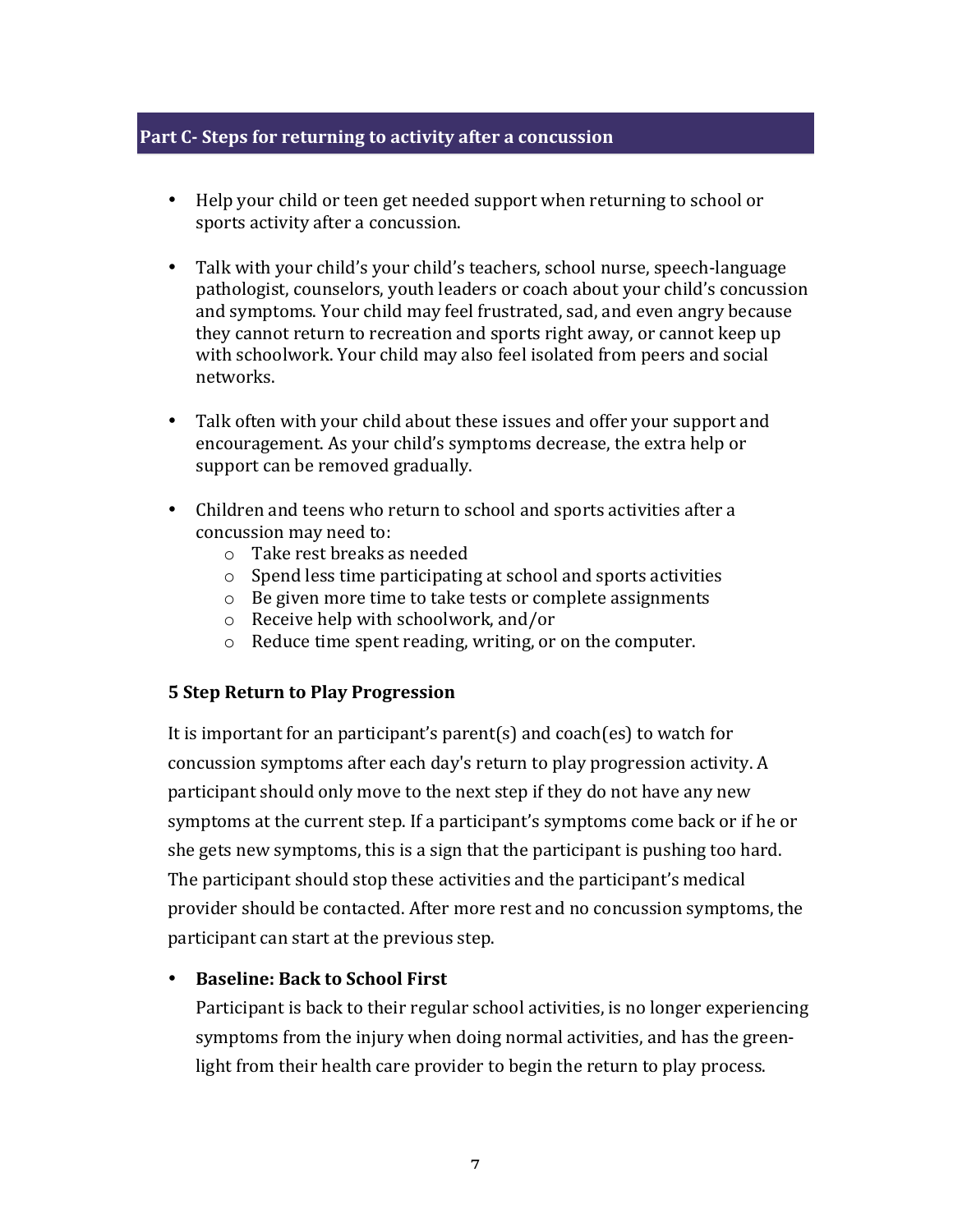# • Step 1: Light aerobic activity

Begin with light aerobic exercise only to increase a participant's heart rate. This means about 5 to 10 minutes on an exercise bike, walking, or light jogging. No weight lifting at this point.

## • **Step 2: Moderate activity**

Continue with activities to increase a participant's heart rate with body or head movement. This includes moderate jogging, brief running, moderateintensity stationary biking, moderate-intensity weightlifting (less time and/or less weight from their typical routine).

## • Step 3: Heavy, non-contact activity

Add heavy non-contact physical activity, such as sprinting/running, highintensity stationary biking, regular weightlifting routine, non-contact sportspecific drills (in 3 planes of movement).

## • **Step 4: Practice & full contact**

Young participant may return to practice and full contact (if appropriate for the sport) in controlled practice.

## • **Step 5: Competition**

Young participant may return to competition.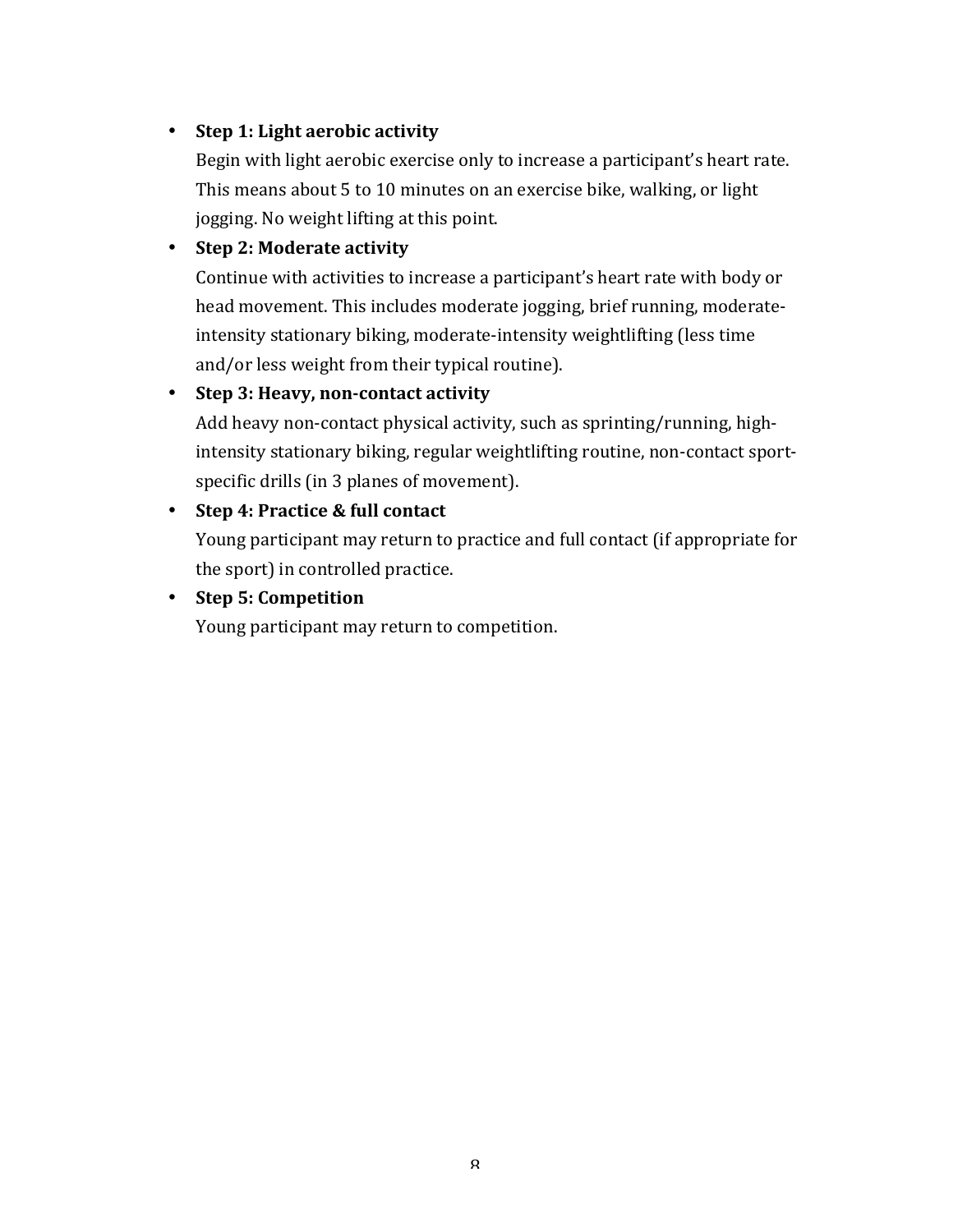## **Part D-** Focus on Prevention and Preparedness

#### Part D- Focus on prevention and preparedness

Every sport is different, but there are steps you can take to protect yourself.

- Use the proper sports equipment, including personal protective equipment. In order for equipment to protect you, it must be:
	- $\circ$  The right equipment for the game, position, or activity
	- $\circ$  Worn correctly and the correct size and fit
	- $\circ$  Used every time you play or practice
- Follow your coach/leader/official's rules for safety and the rules of the sport
- Participants should avoid unsafe actions such as:
	- $\circ$  Striking another participant in the head
	- $\circ$  Using their head to contact another participant
	- $\circ$  Making illegal contacts or checking, tackling, or colliding with an unprotected opponent
	- $\circ$  Trying to injure or put another participant at risk for injury.
- Practice good sportsmanship at all times.
- Report a suspected concussion at first opportunity, either regarding yourself or another participant

If a concussion is suspected during a **Sports Epidemic** activity, we will conduct the following action plan:

- **Remove the participant** from play.
- Keep a participant with a possible concussion out of play for at least 24 hours after the injury and until cleared by a health care provider.
- **Record and share information about the injury**, such as how it happened and the participant's symptoms, to help a health care provider assess the participant.
- Inform the participant's parent(s) or guardian(s) about the possible concussion and refer them to CDC's website for concussion information.